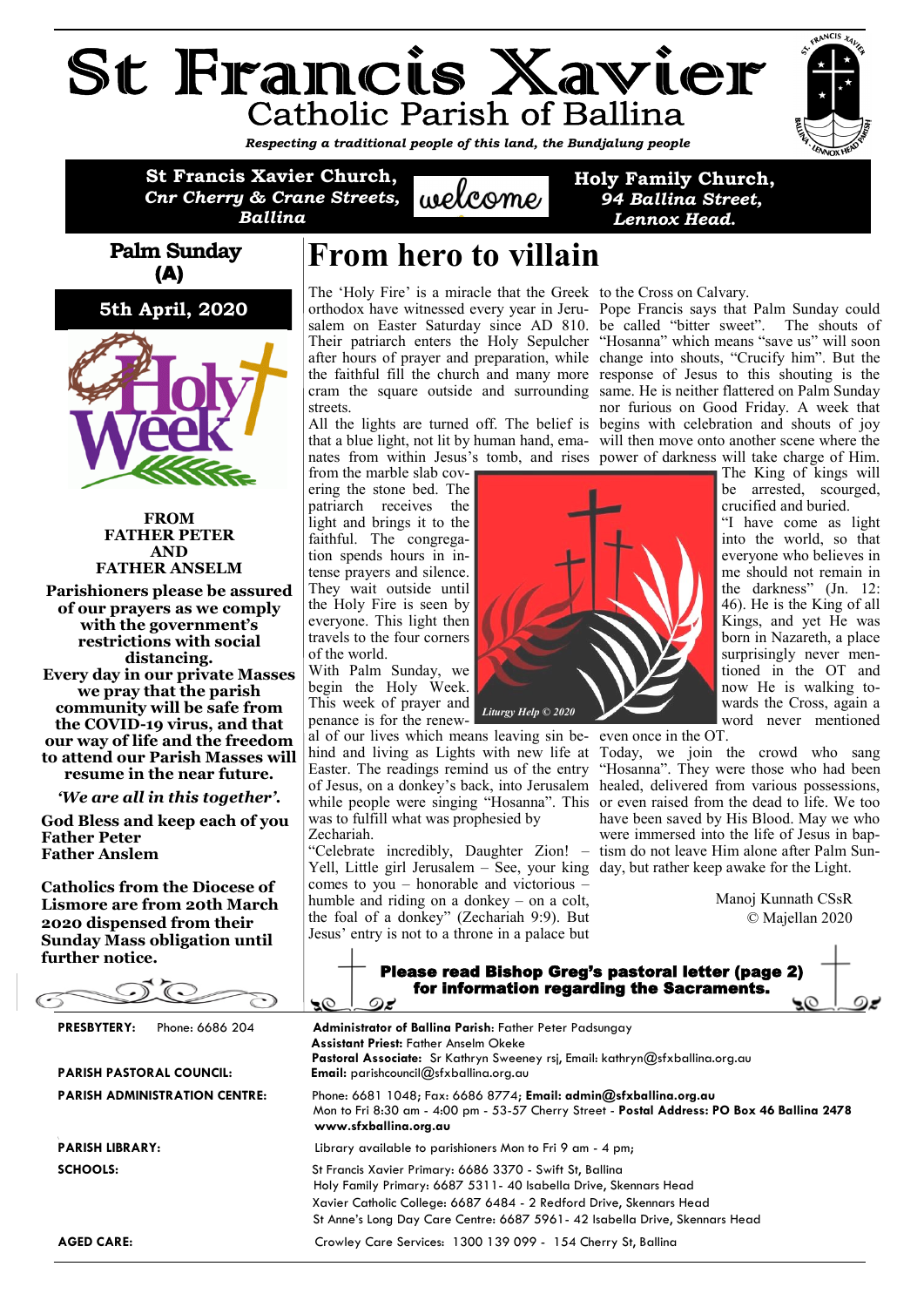#### **Bishop Greg's Pastoral Letter 27th March 2020**



#### Dear Brothers and Sisters

The last few weeks have been very difficult for all of us. From the end of January, I've had to remove more and more things from our churches and finally, in the last week have had to cancel Sunday and weekday masses and close our churches. This has been a great sadness for all of us. We have had no choice but to comply with Government directives, which I believe are for our well-being.

I thank you for your patience and on-going commitment to the Church. I know that you have many questions about the sacraments, pastoral care, schools and more generally spiritual well-being.

This Easter, there will be no public masses, however the priests will say masses privately. The Easter Triduum in the Cathedral and some other Parishes will be live-streamed. We will let you know how to access live-streams as soon as possible. The Chrism Mass has been postponed to 17th November 2020.

We are not able to have baptisms until further notice. Should there be an emergency please contact your Parish Priest. We are not using our churches for funerals, however the priest may attend at the place of burial for prayers. Your Parish Priest is willing to say a private funeral mass for your loved one, and will be able to say a funeral mass for you all in church once the danger has lifted.

Weddings are still possible provided that they are restricted to the couple, the two witnesses and the Priest, however it is possible that the directives might change.

In regard to Reconciliation, we are not able to gather groups of people and therefore, the Second Rite of Reconciliation is no longer possible. For the safety of the priest and the penitent, the required social distancing must be followed.

The Church teaches that, when it is impossible to go to Confession, all that is required is an act of contrition and a promise to go to confession in the future.

In regard to Anointing of the Sick and of Viaticum, the Sacred Penitentiary in Rome has advised, "The Church prays for those who find themselves unable to receive the Sacrament of Anointing of the Sick and of the Viaticum (Communion), entrusting each and every one to divine Mercy by virtue of the Communion of Saints and granting a Plenary Indulgence on the point of death, provided that they are duly disposed and have recited a few prayers during their lifetime." Without specialised protective apparel it would be unsafe for our priests to anoint people with COVID-19. In fact, should they anoint without the appropriate protective apparel they would have to self-isolate for 14 days. As a consequence, we will not be able to anoint people with COVID.

For their own safety, extraordinary ministers of the Eucharist are not to take Holy Communion to the sick.

Your Parish Priest will continue to provide pastoral care. Please telephone him if there is a need. The Diocese and Parishes are placing material on the internet so that there will be online spiritual support. This includes Mass, prayers and other spiritual items.

Many of our school students are now studying from home. Online teaching is being prepared. Online assistance for parents is also being prepared.

Until the emergency is over, I will offer daily mass for each of you. I will also spend more time in prayer asking Our Heavenly Father to take all fear from your hearts, to fill you with gentleness and peace, to give you and your loved ones His protection and to bring healing to those who contract the virus. I would be very grateful if you would remember me in your prayers.

*Most Revd Greg Homeming OCD* 

*Bishop of Lismore*

**Prayer to end the Pandemic***: May we who are merely inconvenienced; Remember those whose lives are at stake. May we who have no risk factors; Remember those most vulnerable. May we who have the luxury of working from home; Remember those who must choose between preserving their health or making their rent. May we who have the flexibility to care for our children when their schools close; Remember those who have no options. May we who have to cancel our trips; Remember those that have no safe place to go. May we who are losing our margin money in the tumult of the economic market; Remember those who have no margin at all. May we who settle in for quarantine at home; Remember those who have no home. As fear grips our country, let us choose to love. During this time when we cannot physically wrap our arms around each other; Let us yet find ways to be the loving embrace of God to our neighbours. Amen. Cameron Bellm*

**PLEASE PRAY FOR OUR RECENTLY DECEASED**: Sr Marie Jean Akers, pbvm,, Martin Boland, Stephen Hill, Cecilio Natural,

**THOSE WHOSE ANNIVERSARIES OCCUR AT THIS TIME:** Father Charles Kakumanu, Father Steven O'Donnell, Don King, Peter O'Connor,

*AND ALSO FOR: Carolina Bordin*, *Armando Bordin, Rina, Charlie & James Volpatti, James & Mary Rogers, Cath Waddell, C & S Hosie, Mick & Gwynne Waugh, Thama Walker, Kathleen Kelly, Bill & Jean Shay, Cecilia & Bill Condon Snr, Stan & Mary McKeough, Members of the SVdP Conference & Auxiliary & for all faithful departed.*

**AND FOR THOSE WHO ARE ILL**: Pauline McLachlan, Bill Colenso, Michael & Marie Daley, Chanice Wills, Julie Benton, Arthur Potter, Shokat Forghani & family, Margaret Murphy, Robert Sullivan, Terry Moore, Margaret Pyne, Kathleen Campbell, Kaia Randall, Darcy Martin, Charlie Clements, Charlie Scotcher, *(Aunty)* Julia Paden, Rev Ray Fishwick, Glenn Campbell, Jan Kelly, Kay Harth, Maria Gorton, Peter & Reba Smidt, Asha Ousby *(2 yrs),* Jeanie Marie Curry, Fay Kerslake, Darryl Simpkins, Betty Albertini, Hilda Carter, Rosemary Russell, John Moreland, Dympna Sheehy, Greg Shore, John McNamara, Yvonne & Peter Thurtell, Mal Gillies, Cecelia Waldron, Louise Wilson, Michael O'Connor, Moore, Smith, McCowan-Dann, Webber Families, Layton family, Fitch family, Maria Hosking, Kaley Nobbs, Mick O'Brien, Graham Robertson, Gregory Thomas, Gloria Greguric, Joy Hepworth, Leo Lane, Mary Topham, Bob Grant, Leisa Wotton, Michael Everson, Pat Evans, Virginia, Sarah and Peter Kolhbach, Samantha Anderson, Tony Lannan, Kim del-Signore, *Crowley Village, St Andrew's Nursing Home, RSL Life Care, Bupa Aged Care. (Due to privacy laws, names are only placed on this list when requested, for six weeks)*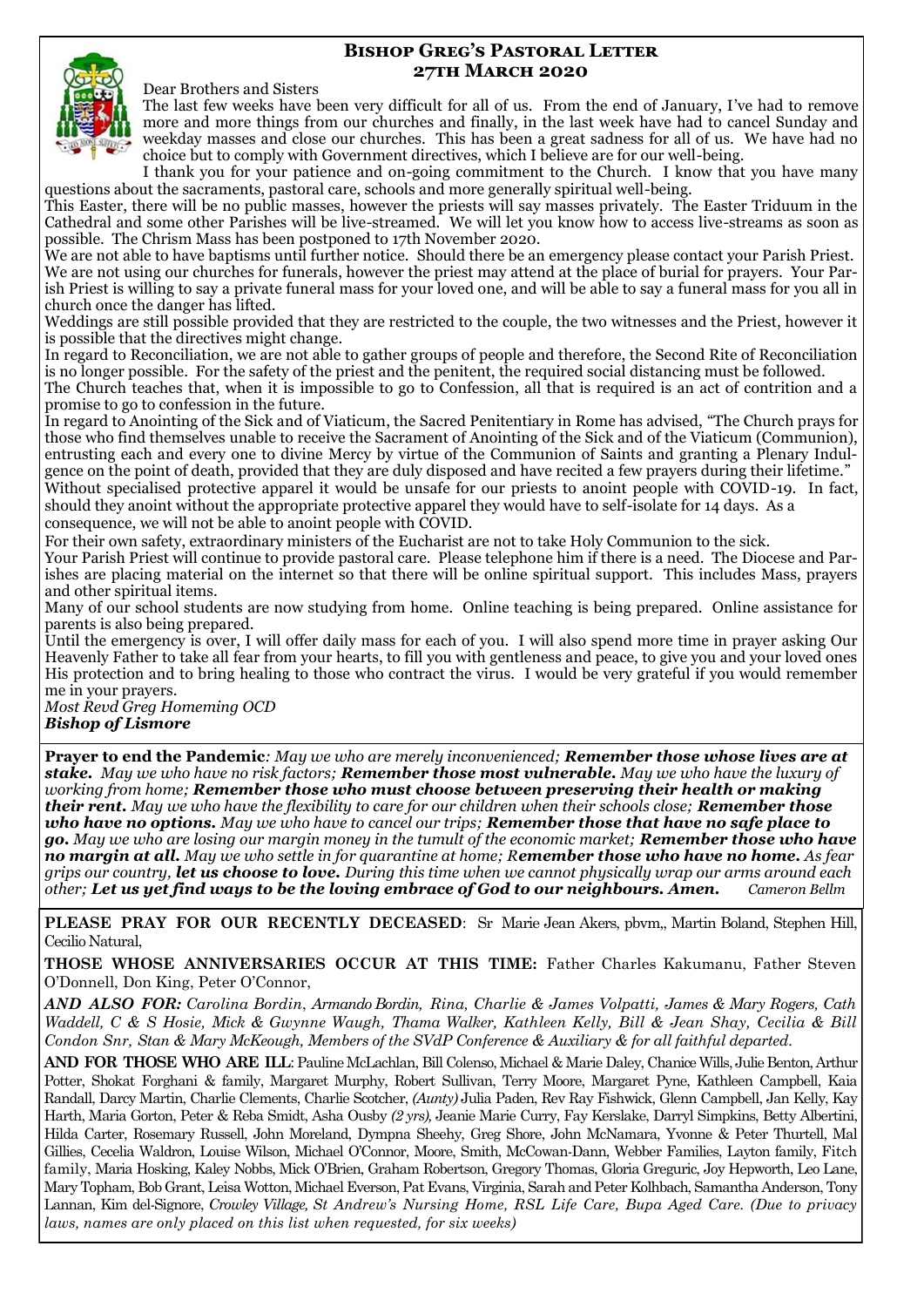## *Parish Notices*

| withvervo                                                                                                                                                                                                                                                                                                                                                                                                                                                                                                                                                                                                       |                                                                                                                                                                                                                                                                                                                                                                                                                                                                                                                                                                                                                                                                                                                                                                                                                                                                                                                                                                                                                                                                                                                                                                                                                                                                                                                                                                                                                                                                                                                                                                                                                                                                                                                                                                                                                                                                                                                                                                                                                                                                                                                               |  |  |  |  |
|-----------------------------------------------------------------------------------------------------------------------------------------------------------------------------------------------------------------------------------------------------------------------------------------------------------------------------------------------------------------------------------------------------------------------------------------------------------------------------------------------------------------------------------------------------------------------------------------------------------------|-------------------------------------------------------------------------------------------------------------------------------------------------------------------------------------------------------------------------------------------------------------------------------------------------------------------------------------------------------------------------------------------------------------------------------------------------------------------------------------------------------------------------------------------------------------------------------------------------------------------------------------------------------------------------------------------------------------------------------------------------------------------------------------------------------------------------------------------------------------------------------------------------------------------------------------------------------------------------------------------------------------------------------------------------------------------------------------------------------------------------------------------------------------------------------------------------------------------------------------------------------------------------------------------------------------------------------------------------------------------------------------------------------------------------------------------------------------------------------------------------------------------------------------------------------------------------------------------------------------------------------------------------------------------------------------------------------------------------------------------------------------------------------------------------------------------------------------------------------------------------------------------------------------------------------------------------------------------------------------------------------------------------------------------------------------------------------------------------------------------------------|--|--|--|--|
| <b>RECONCILITION</b><br>The Sacrament of Reconciliation will be<br>available upon request. Please ring the<br>Parish Office or the Presbytery if you are in<br>need of this Sacrament. Parish Office<br>66811048<br>Presbytery 6686 2042.                                                                                                                                                                                                                                                                                                                                                                       | <b>ST MARY OF THE CROSS</b><br><b>NOVENA FOR OUR WORLD IN NEED</b><br>The warmth of the midday sun has restorative powers,<br>bringing healing and strength to our minds and bodies.<br>You are invited to pause at midday and pray with confident trust<br>for our world that is in need of healing.<br>Let us be for our world beacons of hope and trust.<br>May God bless and strengthen us.<br>Confide all to God.<br>See how God carries us through the storms. 27.3.1872<br>Each day of the Novena begin with the appropriate words from St<br>Mary of the Cross<br><b>Day 1:</b> The prayer of a humble heart is a powerful weapon.<br>26.4.1873<br><b>Day 2:</b> Have good courage for God is so very good to us all. 6.1.1870<br>Day 3: Let us never forget that God has done wonders for us and<br>wonderfully protected us in our helplessness. 3.3.1882<br><b>Day 4:</b> Do have courage. 15.1.1872<br>Day 5: God has always helped me and I have more than ever cause<br>to trust in Him. 10.3.1874<br>Day 6: God is good and has brought light and help when all was<br>very dark. 18.1.1899<br>Day 7: How good God is to us and how much reason we have to be<br>grateful. 22.2.1899<br>Day 8: In God alone I trust. 12.1874<br>Day 9: Let us be joyful and thank God. 19.3.1874<br>Let us pray.<br>God ever faithful, giver and sustainer of life, you know the depths of<br>our pain as we journey through this time of unknowing.<br>Hear our voices and the cry of our hearts.<br>Guide us to the most life-giving ways open to us.<br>St Joseph, Man of courage, you protected Mary and Jesus when<br>they were in danger.<br>Cradle us now safely in this same protecting embrace.<br>May we, like you, extend this care to our world in need.<br>St Mary of the Cross,<br>You faced difficult times with a heart filled with trust,<br>Always believing in the watchful presence of God.<br>Walk with us now in this difficult time,<br>And may we be for others, examples of confident hope<br>and trust.<br><b>St Joseph, and St Mary of the Cross pray with us in this</b><br>time of need.<br>Amen. |  |  |  |  |
| <b>MASS ON YOUTUBE LIVE</b><br>You are invited to view Holy Mass from 8.00 am live<br>and on demand from your devices at any time after-<br>wards.<br>You can access the<br>livestream by following the link<br>You Tube Live from lismorediocese.org,<br>$\alpha$<br>8.00 am al going straight to the 'Lismore<br>Diocese' channel on YouTube,<br>this Sunday<br>or by pointing<br>the camera on your smart device to<br>III G<br>this digital code:<br>Join the 1500 people who have viewed<br>Mass this week on line from around<br>回<br>the world and tell your friends and<br>family wherever they may be. |                                                                                                                                                                                                                                                                                                                                                                                                                                                                                                                                                                                                                                                                                                                                                                                                                                                                                                                                                                                                                                                                                                                                                                                                                                                                                                                                                                                                                                                                                                                                                                                                                                                                                                                                                                                                                                                                                                                                                                                                                                                                                                                               |  |  |  |  |
| <b>MASSES AVAILABLE ONLINE</b><br>*******************************<br><b>CATH NEWS</b><br>www.cathnews.com<br>*********************************<br><b>Google Catholic Masses and click your choice</b><br>**********************************<br><b>AVAILABLE FREE TO AIR ON TV</b><br>Channel 10 $\sim$ every Sunday $\sim$ 6.00 am for<br><b>Mass</b>                                                                                                                                                                                                                                                           |                                                                                                                                                                                                                                                                                                                                                                                                                                                                                                                                                                                                                                                                                                                                                                                                                                                                                                                                                                                                                                                                                                                                                                                                                                                                                                                                                                                                                                                                                                                                                                                                                                                                                                                                                                                                                                                                                                                                                                                                                                                                                                                               |  |  |  |  |
| <b>SAINT FRANCIS XAVIER PARISH-</b><br>PLANNED GIVING PROGRAM<br>Due to not being able to attend weekend<br>Masses, parishioner with envelopes wishing<br>to continue their contribution to the parish<br>collection can use alternative methods.<br>By completing a form available from the<br>Parish Office to have a credit card<br>deduction each month                                                                                                                                                                                                                                                     |                                                                                                                                                                                                                                                                                                                                                                                                                                                                                                                                                                                                                                                                                                                                                                                                                                                                                                                                                                                                                                                                                                                                                                                                                                                                                                                                                                                                                                                                                                                                                                                                                                                                                                                                                                                                                                                                                                                                                                                                                                                                                                                               |  |  |  |  |
| or, by completing a form that allows<br>your bank to deduct your gift from your<br>account into the account of the Parish,<br>available from the Parish Office<br>or, continue with your envelopes and<br>drop them to the office, perhaps once a<br>month.<br>Thank you                                                                                                                                                                                                                                                                                                                                        | An Act of Spiritual Communion : My Jesus, I believe<br>that You are in the Blessed Sacrament. I love You above all<br>things, and I long for You in my soul. Since I cannot now receive<br>You sacramentally, come at least spiritually into my heart.<br>As though You have already come, I embrace You and unite my-<br>self entirely to You; never permit me to be separated from You.<br>Amen.<br>melbournecatholic.org.au                                                                                                                                                                                                                                                                                                                                                                                                                                                                                                                                                                                                                                                                                                                                                                                                                                                                                                                                                                                                                                                                                                                                                                                                                                                                                                                                                                                                                                                                                                                                                                                                                                                                                                |  |  |  |  |
| TELEVISION FREE TO AIR GOOD FRIDAY LITURGY AND EASTER SUNDAY MASS<br>He Is Risen.<br><b>CHANNEL ~ PRIME 7 IN REGIONAL NSW</b><br>Good<br>From ST MARY'S CATHEDRAL, SYDNEY<br><b>FRIDAY</b><br>10th April Good Friday from 3.00 pm ~ The Lord's Passion                                                                                                                                                                                                                                                                                                                                                          |                                                                                                                                                                                                                                                                                                                                                                                                                                                                                                                                                                                                                                                                                                                                                                                                                                                                                                                                                                                                                                                                                                                                                                                                                                                                                                                                                                                                                                                                                                                                                                                                                                                                                                                                                                                                                                                                                                                                                                                                                                                                                                                               |  |  |  |  |

**12th April Easter Sunday Mass from 10.30 am**





**PROJECT COMPASSION— Week 6 Papua New Guinea**

Dominic, 47 is a former teacher and father of six from Papua New Guinea. In 2016, he became involved with the Caritas Australia's Safe House and Family Anonymous programs and turned a difficult life and an unhappy relationship around. The program provides gender-based violence prevention training, counselling services and safe accommodation for women and children survivors of violence. Now a community trainer, he works with other men to help them to change their behaviour and build more harmonious family lives. Dominic and his wife, Christophylda say that their relationship has been trans-

formed – and their family life is now harmonious, happy and safe.

#### **Please donate to Project Compassion 2020 to help support the Safe House project and help bring greater harmony to families in Papua New Guinea.**

You can donate through Parish boxes and envelopes, by visiting [www.caritas.org.au/projectcompassion](http://www.caritas.org.au/projectcompassion) or phoning 1800 024 413.